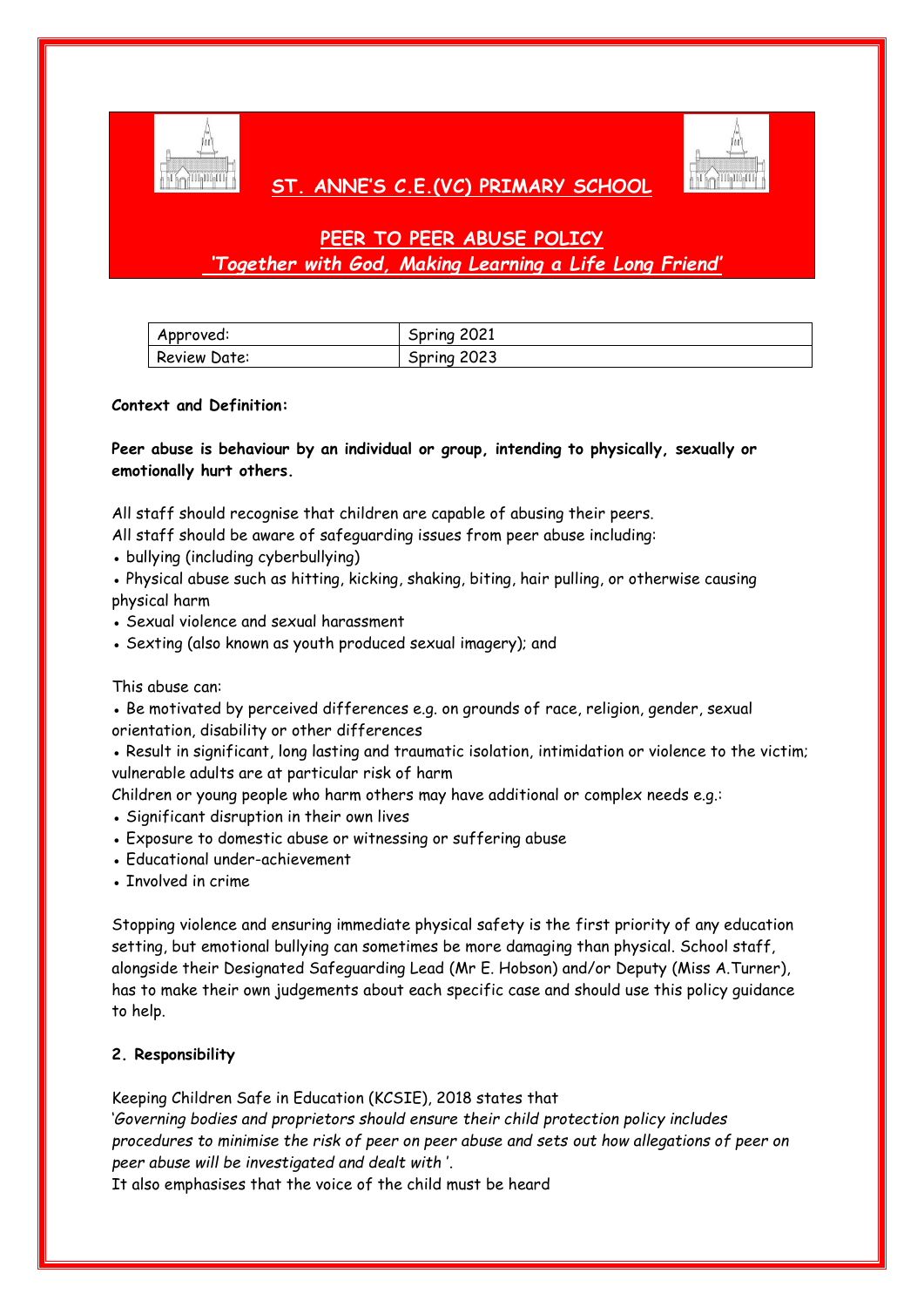'*Governing bodies, proprietors and school or college leaders should ensure the child's wishes, and feelings are taken into account when determining what action to take and what services to provide. Systems should be in place for children to express their views and give feedback. Ultimately, all system and processes should operate with the best interests of the child at their heart.'*

Peer on Peer abuse is referenced in the Safeguarding and Child Protection Policy. The sensitive nature and specific issues involved with peer on peer necessitate separate policy guidance. At St Anne's C.E. (V.C.) Primary School we continue to ensure that any form of abuse or harmful behaviour is dealt with immediately and consistently to reduce the extent of harm to the young person, with full consideration to the impact on that individual child's emotional and mental health and well-being.

## **3. Purpose of Policy**

The purpose of this policy is to explore some forms of peer on peer abuse. The policy also includes a planned and supportive response to the issues.

At St Anne's C.E. Primary School we have the following policies in place that should be read in conjunction with this policy:

- 3.1 Anti-Bullying Policy
- 3.2 Safeguarding and Child Protection Policy

## **4. Framework and Legislation**

This policy is supported by the key principles of the Children's Act, 1989 that the child's welfare is paramount. Another key document is Working Together, 2018, highlighting that every assessment of a child, *'must be informed by the views of the child'.* (Working Together, 2018:21)

This is echoed by Keeping Children Safe in Education, 2018 through ensuring procedures are in place in schools and settings to hear the voice of the child.

## **5. Abuse and harmful behaviour**

- It is necessary to consider
- What abuse is and what it looks like
- How it can be managed

• What appropriate support and intervention can be put in place to meet the needs of the individual

• What preventative strategies may be put in place to reduce further risk of harm.

Abuse is abuse and should never be tolerated or passed off as 'banter' or 'part of growing up'. Equally, abuse issues can sometimes be gender specific e.g. girls being sexually touched/assaulted (KCSIE, 2018). It is important to consider the forms abuse may take and the subsequent actions required.

• Children are vulnerable to abuse by their peers. Such abuse should be taken as seriously as abuse by adults and should be subject to the same child protection procedures.

• Staff should not dismiss abusive behaviour as normal between young people and should not develop high thresholds before taking action.

• Staff should be aware of the potential uses of information technology for bullying and abusive behaviour between young people.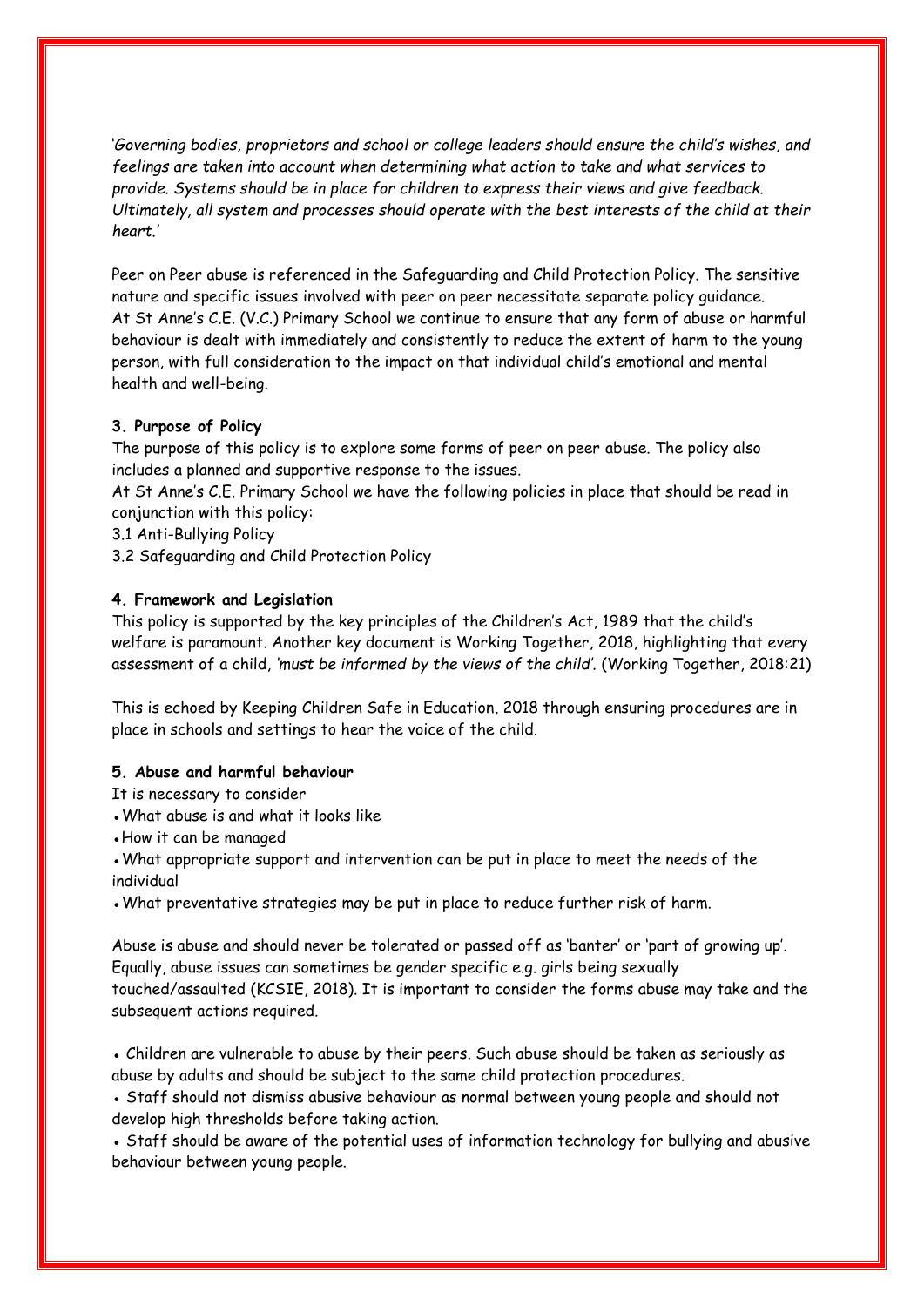• Staff should be aware of the added vulnerability of children and young people who have been the victims of violent crime (for example mugging), including the risk that they may respond to this by abusing younger or weaker children. The alleged perpetrator is likely to have considerable unmet needs as well as posing a significant risk of harm to other children. Evidence suggests that such children may have suffered considerable disruption in their lives, may have witnessed or been subjected to physical or sexual abuse, may have problems in their educational development and may have committed other offences. They may therefore be suffering, or be at risk of suffering, significant harm and be in need of protection. Any long-term plan to reduce the risk posed by the alleged perpetrator must address their needs.

## **6. Types of abuse**

There are many forms of abuse that may occur between peers and this list is not exhaustive. Each form of abuse or prejudiced behaviour is described in detail followed by advice and support on actions to be taken.

#### **6.1. Physical abuse**

This may include hitting, kicking, nipping/pinching, shaking, biting, hair pulling, or otherwise causing physical harm to another person. There may be many reasons why a child harms another and it is important to understand why a young person has engaged in such behaviour, including accidently before considering the action or punishment to be undertaken.

#### **6.2. Sexual violence and sexual harassment**

This must always be referred immediately to the Designated Safeguarding Lead- Mr E. Hobson The DSL will follow the DfE Guidance: Sexual violence and sexual harassment between children in schools…and colleges 2018

[https://www.gov.uk/government/publications/sexual-violence-and-sexual-harassment-between](https://www.gov.uk/government/publications/sexual-violence-and-sexual-harassment-between-children-in-schools-and-colleges)[children-in-schools-and-colleges](https://www.gov.uk/government/publications/sexual-violence-and-sexual-harassment-between-children-in-schools-and-colleges) with consideration of

• Managing internally 65.1, page 27

●Early Help 65.2, page 28

• MASH referral 65.3. page 28

•Reporting to the police 64.4, Page 29

Sexual violence and sexual harassment can occur between two children of any age and sex. It can also occur through a group of children sexually assaulting or sexually harassing a single child or group of children. Sexually harmful behaviour from young people is not always contrived or with the intent to harm others. There may be many reasons why a young person engages in sexually harmful behaviour and it may be just as distressing to the young person who instigates it as to the young person it is intended towards. Sexually harmful behaviour may include

- inappropriate sexual language
- inappropriate role play
- sexual touching
- ●sexual assault/abuse.

Staff should be aware of the importance of:

• making clear that sexual violence and sexual harassment is not acceptable, will never be tolerated and is not an inevitable part of growing up

● not tolerating or dismissing sexual violence or sexual harassment as "banter", "part of growing up", "just having a laugh" or "boys being boys"; and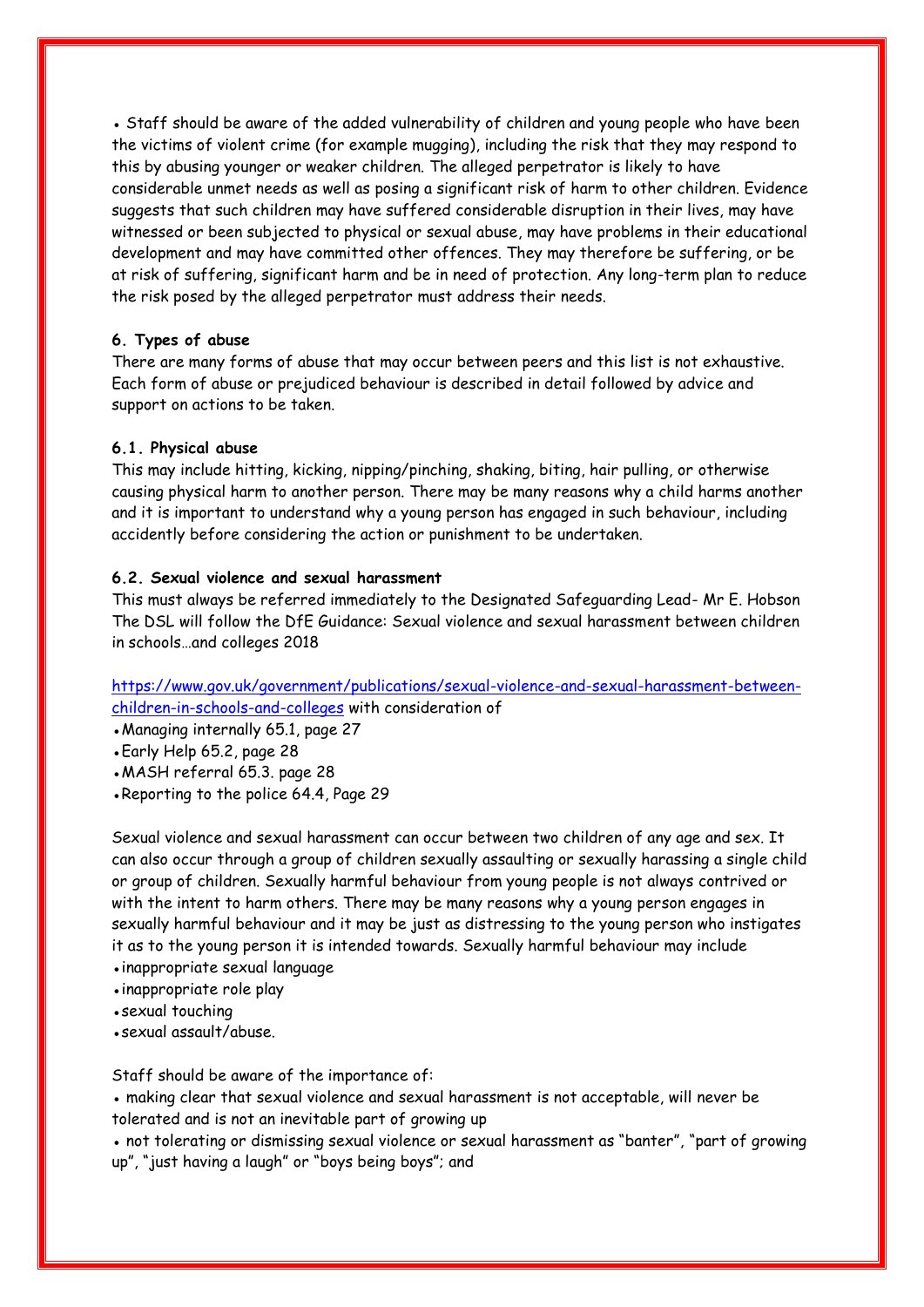• challenging behaviours (potentially criminal in nature), such as grabbing bottoms, breasts and genitalia, flicking bras and lifting up skirts. Dismissing or tolerating such behaviours risks normalising them.

## **6.3. Bullying**

Bullying is unwanted, aggressive behaviour among school aged children that involves a real or perceived power imbalance. The behaviour is repeated, or has the potential to be repeated, over time. Both young people who are bullied and who bully others may have serious, lasting problems.

In order to be considered bullying, the behaviour must be aggressive and include:

• An Imbalance of Power: Young people who bully use their power—such as physical strength, access to embarrassing information, or popularity—to control or harm others. Power imbalances can change over time and in different situations, even if they involve the same people. • Repetition: Bullying behaviours happen more than once or have the potential to happen more

than once. Bullying includes actions such as making threats, spreading rumours, attacking someone physically or verbally or for a particular reason e.g. size, hair colour, gender, sexual orientation,

#### **6.4. Online Bullying / Cyber bullying**

Online Bullying / Cyberbullying is the use of technology (social networking, messaging, text messages, e-mail, chat rooms etc.) to harass threaten or intimidate someone for the same reasons as stated above.

Online bullying can take many forms

- Abusive or threatening texts, emails or messages
- ●Posting abusive comments on social media sites

and excluding someone from a group on purpose.

- Sharing humiliating videos or photos of someone else
- Stealing someone's online identity
- Spreading rumours online

• Trolling - sending someone menacing or upsetting messages through social networks, chatrooms or games

- Developing hate sites about another person
- Prank calls or messages
- Group bullying or exclusion online
- Anonymous messaging
- Encouraging a young person to self-harm

•Pressuring children to send sexual messages or engaging in sexual conversations

#### **6.5. Sexting**

The term 'sexting' relates to the sending of indecent images, videos and/or written messages with sexually explicit content; these are created and sent electronically. They are often 'shared' via social networking sites and instant messaging services. This must always be referred immediately to the Designated Safeguarding Lead- Mr E. Hobson.

DSL will follow the UKCCIS: Sexting in schools and colleges 2016 guidance. https://www.gov.uk/government/uploads/system/uploads/attachment\_data/file/551575/6.24 39\_KG\_NCA\_Sexting\_in\_Schools\_WEB\_\_1\_.PDF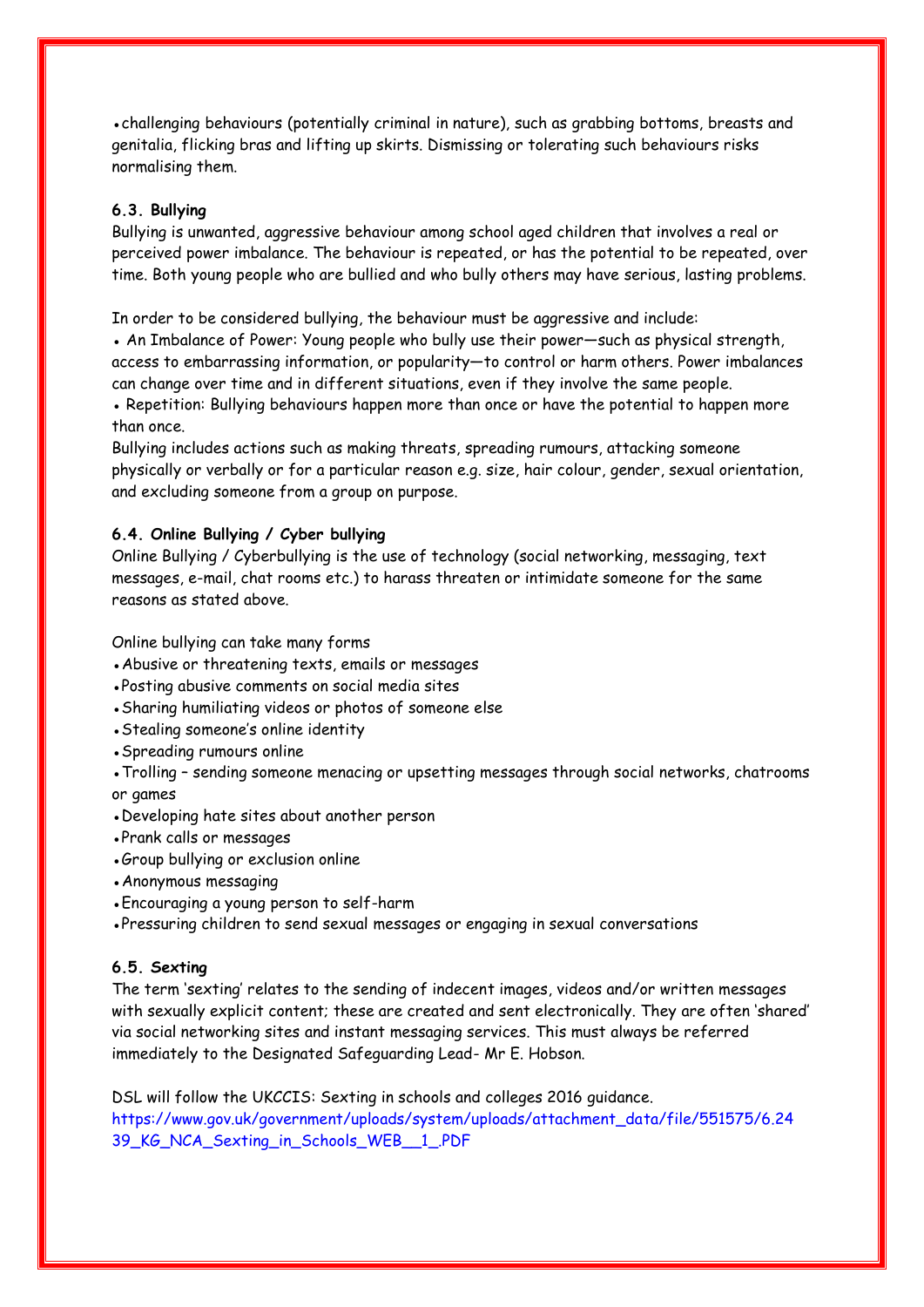## **6.7. Prejudiced Behaviour**

The term prejudice-related bullying refers to a range of hurtful behaviour, physical or emotional or both, which causes someone to feel powerless, worthless, excluded or marginalised, and which is connected with prejudices around belonging, identity and ,equality in wider society – for example disabilities and special educational needs, ethnic, cultural and religious backgrounds, gender, home life, (for example in relation to issues of ,care, parental occupation, poverty and social class) and sexual identity.

## **7. Expected staff action**

Staff should consider the seriousness of the case and make a quick decision whether to inform the Designated Safeguarding Lead- Mr E. Hobson immediately before taking any further inschool actions.

## **8. Recognising peer abuse**

An assessment of an incident between peers should be completed and consider:

• Chronological and developmental ages of everyone involved

• Difference in their power or authority in relation to age, race, gender, physical, emotional or intellectual vulnerability

- All alleged physical and verbal aspects of the behaviour and incident
- Whether the behaviour involved inappropriate sexual knowledge or motivation
- What was the degree of physical aggression, intimidation, threatening behaviour or bribery
- The effect on the victim
- Any attempts to ensure the behaviour and incident is kept a secret
- The child or young person's motivation or reason for the behaviour, if they admit that it occurred
- Whether this was a one-off incident, or longer in duration

It is important to deal with a situation of peer abuse immediately and sensitively. It is necessary to gather the information as soon as possible to get the true facts. It is equally important to deal with it sensitively and think about the language used and the impact of that language on both the children and the parents when they become involved. Avoid language that may create a 'blame' culture and leave a child labelled.

Staff will talk to the children in a calm and consistent manner. Staff will not be prejudiced, judgmental, dismissive or irresponsible in dealing with such sensitive matters.

## **8.1. Taking Action**

- Always take complaints seriously
- Gain a statement of facts from the pupil(s)
- Assess needs of victim and alleged perpetrator
- Consider referral to Police or Social Care
- Contribute to multi-agency assessments
- Convene a risk management meeting
- Record all incidents and all action taken

#### **8.2. Recording sexualised behaviour**

• Be clear, explicit and non-avoidant, and avoid vague statements or euphemisms

• Record as soon as possible, as you can quickly forget or confuse detail

• Follow the prompts on your safeguarding and child protection recording form

• Use proper names for body parts but record exactly any language or vocabulary used by the child. Use the child's exact words in quotation marks.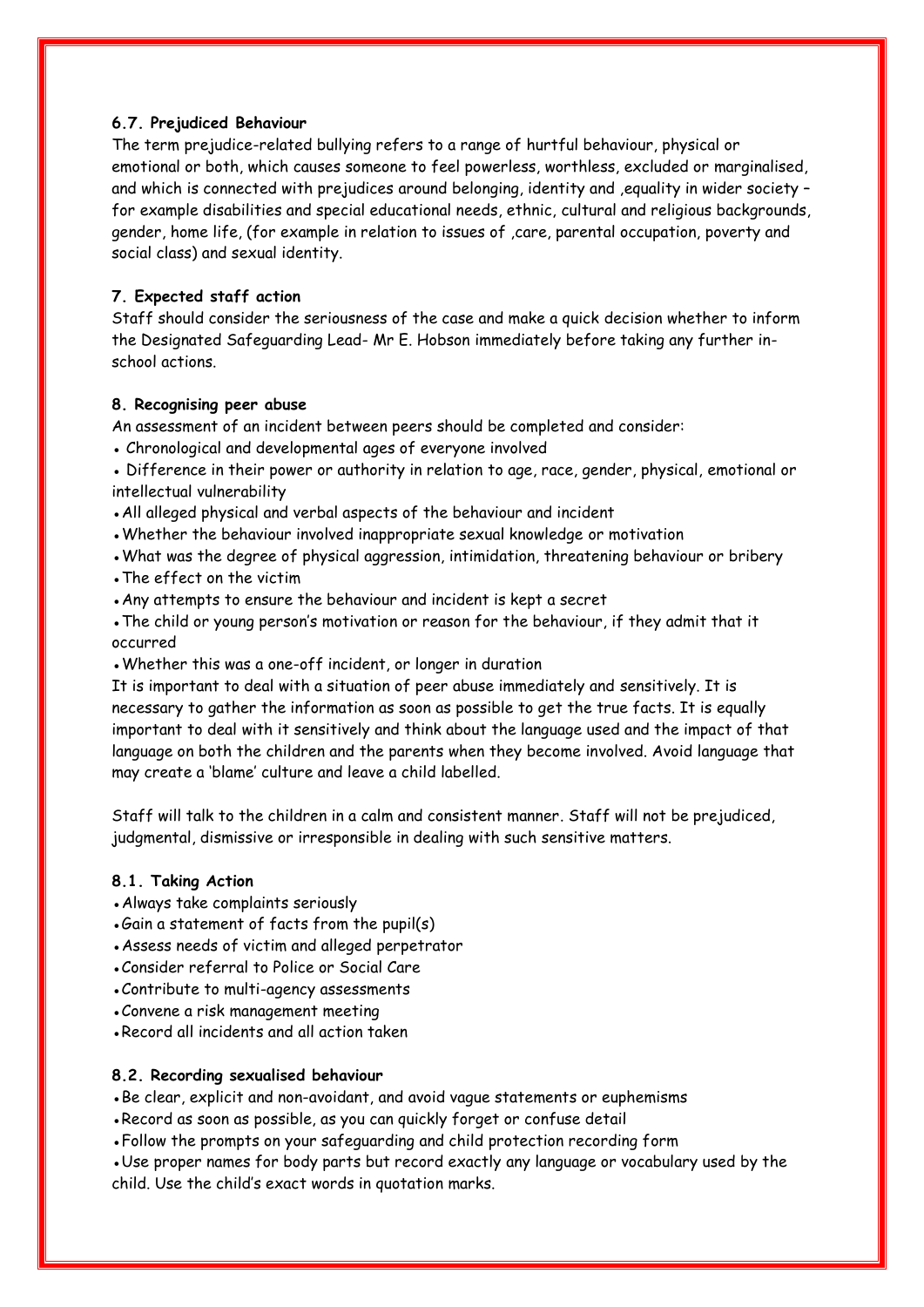• Note where and when the incident happened and whether anyone else was around.

## **8.3. Gather the Facts**

Speak to all the young people involved separately, gain a statement of facts from them and use **consistent language** and **open questions** for each account. Ask the young people to tell you what happened. Use open questions, 'where, when, why, who'. (What happened? Who observed the incident? What was seen? What was heard? Did anyone intervene?). Do not interrogate or ask leading questions.

## **8.4. Consider the Intent**

Has this been a deliberate or contrived situation for a young person to be able to harm another?

## **8.5. Decide on your next course of action**

If you believe any young person to be at risk of significant harm you must report to the Designated Safeguarding Lead immediately; they will follow the school's Safeguarding and Child Protection Policy. If MASH and the police intend to pursue this further, they may ask to interview the young people in school or they may ask for parents to come to school to be spoken to. It is important to be prepared for every situation and the potential time it may take.

## **8.6. Informing parents/carers**

The best way to inform parents/carers is face to face. Although this may be time consuming, the nature of the incident and the type of harm/abuse a young person may be suffering can cause fear and anxiety to parents/carers whether their child is the child who was harmed or who harmed another. In all circumstances where the risk of harm to the child is evident then the school should encourage the young person to share the information with their parent/carer (they may be scared to tell parents/carers that they are being harmed in any way).

## **9. Points to consider**

## **9.1. What is the age of the children involved?**

How old are the young people involved in the incident and is there any age difference between those involved? In relation to sexual exploration, children under the age of 5, in particular 1-4 year olds who are learning toileting skills may show a particular interest in exploration at around this stage. This, however should not be overlooked.

## **9.2. Where did the incident or incidents take place?**

Was the incident in an open, visible place to others? If so was it observed? If not, is more supervision required within this particular area?

## **9.3. What was the explanation by all children involved of what occurred?**

Can each of the young people give the same explanation of the incident and also what is the effect on the young people involved? Is the incident seen to be bullying for example, in which case regular and repetitive? Is the version of one young person different from another and why?

## **9.4. What is each of the children's own understanding of what occurred?**

Do the young people know/understand what they are doing? E.g. do they have knowledge of body parts, of privacy and that it is inappropriate to touch? Is the young person's explanation in relation to something they may have heard or been learning about that has prompted the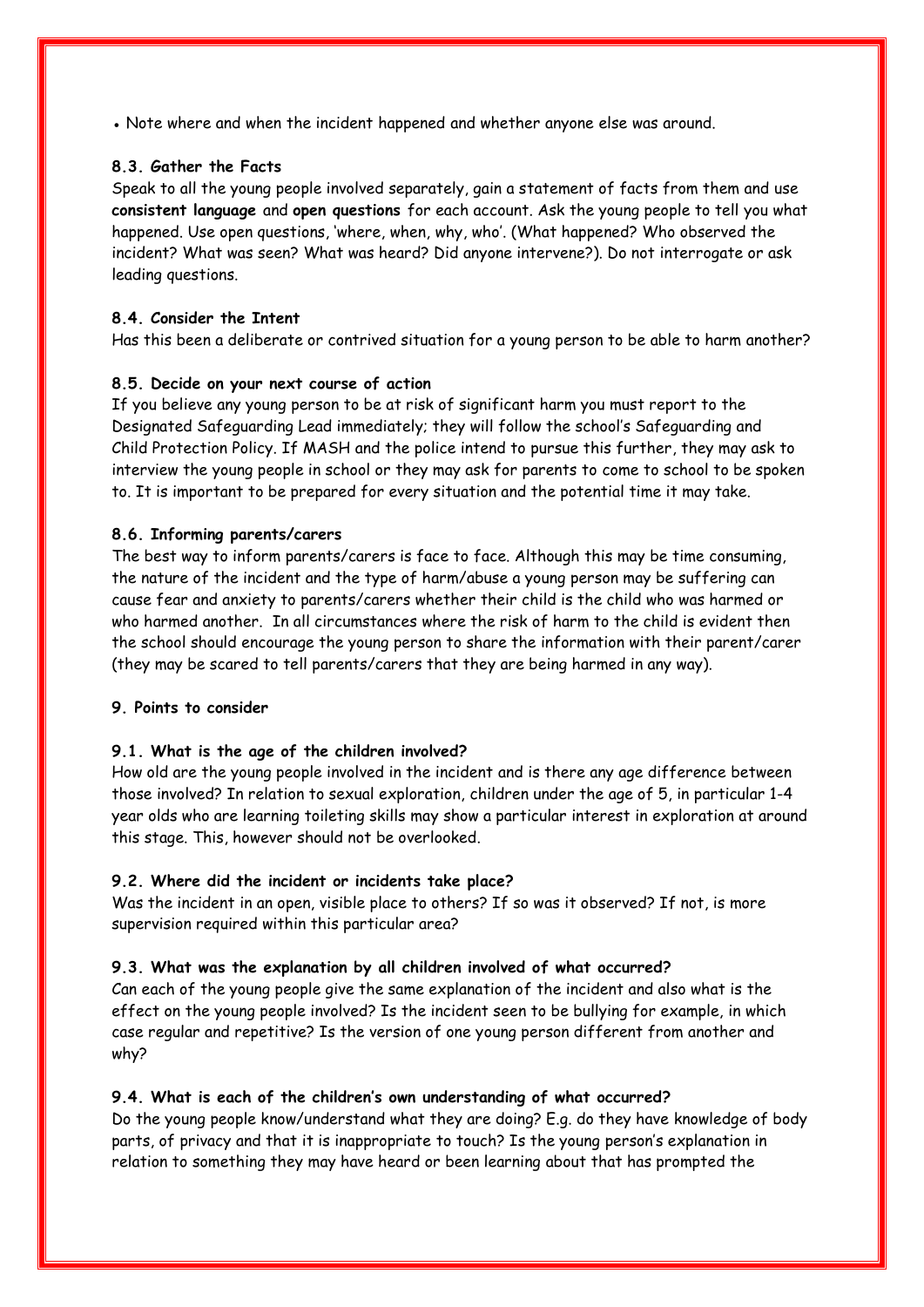behaviour? Is the behaviour deliberate and contrived? Does the young person have understanding of the impact of their behaviour on the other person?

#### **9.5. Repetition**

Has the behaviour been repeated to an individual on more than one occasion? In the same way it must be considered has the behaviour persisted to an individual after the issue has already been discussed or dealt with and appropriately resolved?

## **10. Next Steps**

Once the outcome of the incident(s) has been established it is necessary to ensure future incidents of abuse do not occur again and consider the support and intervention required for those involved.

## **10.1. For the young person who has been harmed**

What support they require depends on the individual young person. It may be that they wish to seek counselling or one to one support via a mentor. It may also be that they feel able to deal with the incident(s) on their own or with support of family and friends; in which case it is necessary that this young person continues to be monitored and offered support should they require it in the future. If the incidents are of a bullying nature, the young person may need support in improving peer groups/relationships with other young people, or some restorative justice work with all those involved may be required.

Other interventions that could be considered may target a whole class or year group for example a speaker on cyber bullying, relationship abuse etc. It may be that through the continued curriculum of PHSE and SMSC that certain issues can be discussed and debated more frequently.

If the young person feels particularly vulnerable it may be that a risk assessment can be put in place for them whilst in school so that they have someone named that they can talk to, support strategies for managing future issues and identified services to offer additional support.

## **10.2. For the young person who has displayed harmful behaviour**

It is important to find out why the young person has behaved in such a way. It may be that the young person is experiencing their own difficulties and may even have been harmed themselves in a similar way. In such cases support such as one to one mentoring or counselling may also be necessary.

Particular support from identified services may be necessary through an early help referral and the young person may require additional support from family members.

Once the support required to meet the individual needs of the young person has been met, it is important that the young person receives a consequence for their behaviour. This may be in the form of restorative justice e.g. making amends with the young person they have targeted if this has been some form of bullying. In the cases of sexually harmful behaviour it may be a requirement for the young person to engage in one to one work with a particular service or agency (if a crime has been committed this may be through the police or youth offending service). If there is any form of criminal investigation ongoing it may be that this young person cannot be educated on site until the investigation has concluded. In which case, the young person will need to be provided with appropriate support and education elsewhere. It may be that the behaviour that the young person has displayed may continue to pose a risk to others, in which case an individual risk assessment may be required. This should be completed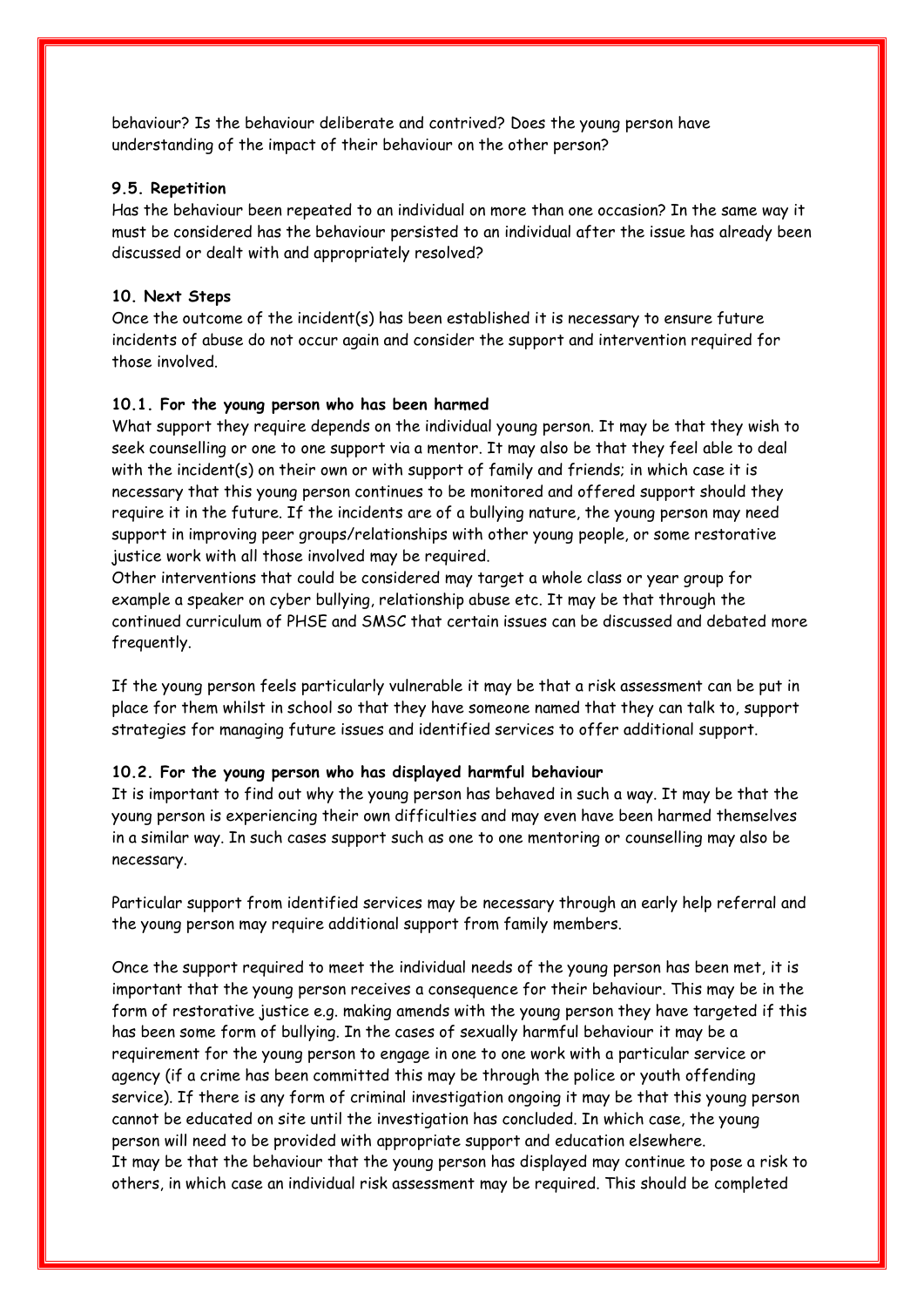via a multi- agency response to ensure that the needs of the young person and the risks towards others are measured by all of those agencies involved including the young person and their parents. This may mean additional supervision of the young person or protective strategies if the young person feels at risk of engaging in further inappropriate or harmful behaviour. The school may also choose a punishment as a consequence such as exclusion or internal exclusion/inclusion/seclusion for a period of time to allow the young person to reflect on their behaviour.

## **10.3. After care**

It is important that following the incident the young people involved continue to feel supported and receive help even if they have stated that they are managing the incident. Sometimes the feelings of remorse, regret or unhappiness may occur at a much later stage than the incident. It is important to ensure that the young people do not engage in any further harmful behaviour either towards someone else or to themselves as a way of coping (e.g. selfharm). For this reason, regular reviews with the young people following the incident(s) are imperative.

#### **11. Preventative Strategies**

Peer on peer abuse can and will occur on any site even with the most robust policies and support processes. It is important to develop appropriate strategies to proactively prevent peer on peer abuse. This school has an open environment where young people feel safe to share information about anything that is upsetting or worrying them. There is a strong and positive PHSE/SMSC curriculum that tackles such issues as prejudiced behaviour and gives children an open forum to talk things through rather than seek one on one opportunities to be harmful to one another. The school makes sure that 'support and report' signposting is available to young people. Staff will not dismiss issues as 'banter' or 'growing up' or compare them to their own experiences of childhood. Staff will consider each issue and each individual in their own right before taking action. Young people are part of changing their circumstances and, through school council and pupil voice for example, we encourage young people to support changes and develop 'rules of acceptable behaviour'. We involve pupils in the positive ethos in school; one where all young people understand the boundaries of behaviour before it becomes abusive.

#### **12. Where to go for further information**

12.1. DfE: Statutory guidance: Working together to safeguard children 2018 https://www.gov.uk/government/publications/working-together-to-safeguard-children--2 12.2. DfE: Statutory guidance: Keeping children safe in education 2018 https://www.gov.uk/government/publications/keeping-children-safe-in-education--2 12.3. DfE Guidance: Sexual violence and sexual harassment between children in schools and colleges 2018 https://www.gov.uk/government/publications/sexual-violence-and-sexual-harassment-bet ween-children-in-schools-and-colleges 12.4. DfE: Searching, screening and confiscation at school https://www.gov.uk/government/publications/searching-screening-and-confiscation 12.5. UKCCIS: Sexting https://assets.publishing.service.gov.uk/government/uploads/system/uploads/attachment data/file/609874/6\_2939\_SP\_NCA\_Sexting\_In\_Schools\_FINAL\_Update\_Jan17.pdf 12.6. DfE: Preventing and Tackling Bullying 2017 https://www.gov.uk/government/publications/preventing-and-tackling-bullying 12.7. DfE: Statutory guidance School exclusion

https://www.gov.uk/government/publications/school-exclusion